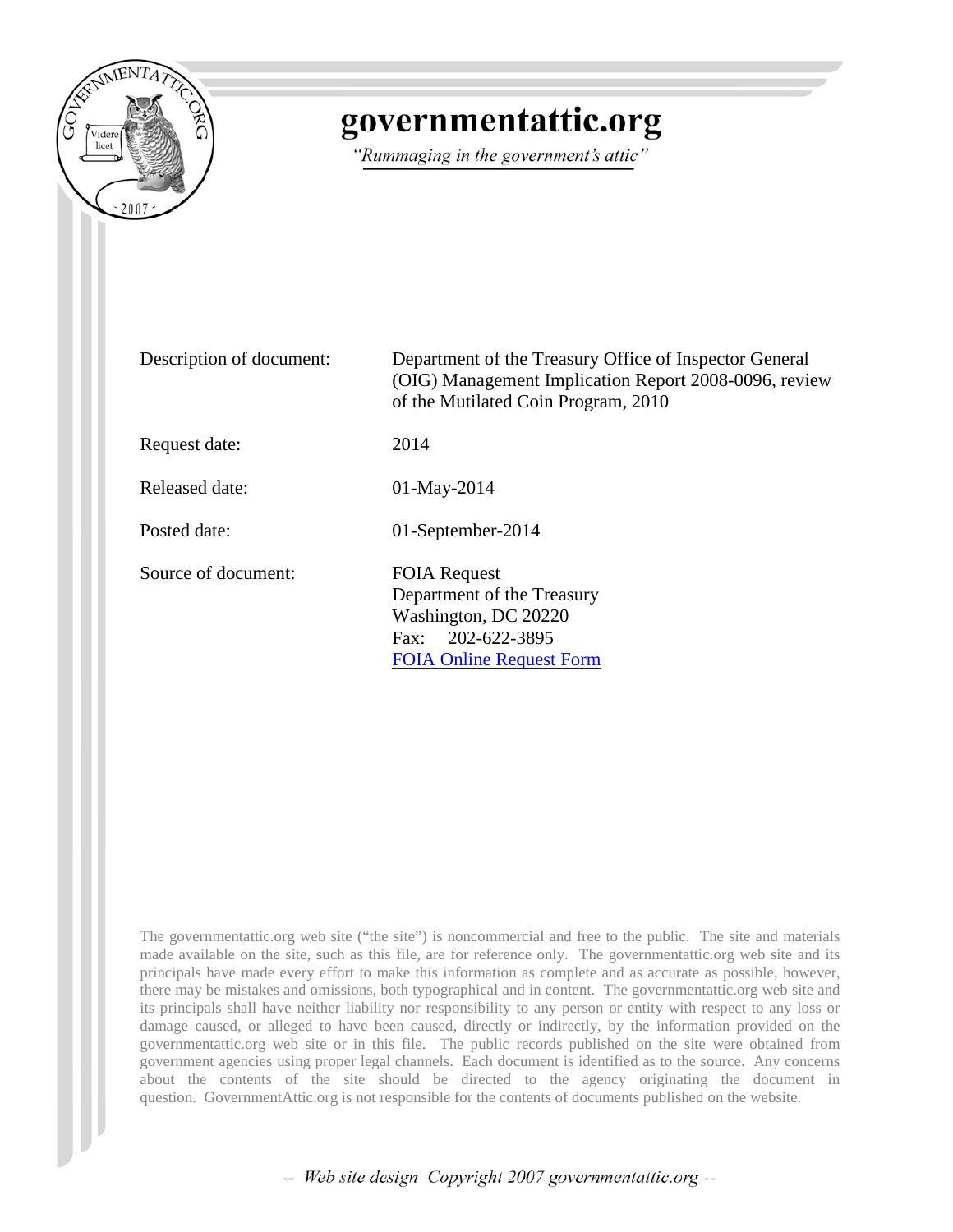From: "Delmar, Richard K." Date: May 1, 2014 4:32:39 PM Subject: FOIA request for OIG report on mutilated coin program

This responds to your request for the Treasury OIG report generated in case 2008- 0096. The responsive document is a Management Implication Report submitted to the Mint's Chief Counsel, a copy of which is attached.

If you disagree with this resolution of your FOIA request, you can appeal the matter pursuant to 5 U.S.C. section 552(a)(6)(A)(i). Pursuant to the Department's FOIA appeal process set forth in 31 C.F.R. section 1.5(i), an appeal must be submitted within 35 days from the date of this response to your request, signed by you and addressed to: Freedom of Information Act Appeal, DO, Disclosure Services, Department of the Treasury, Washington, D.C. 20220. The appeal should reasonably describe your basis for believing that Treasury OIG possesses records to which access has been wrongly denied, or that we have otherwise violated applicable FOIA law or policy.

Rich Delmar Counsel to the Inspector General Department of the Treasury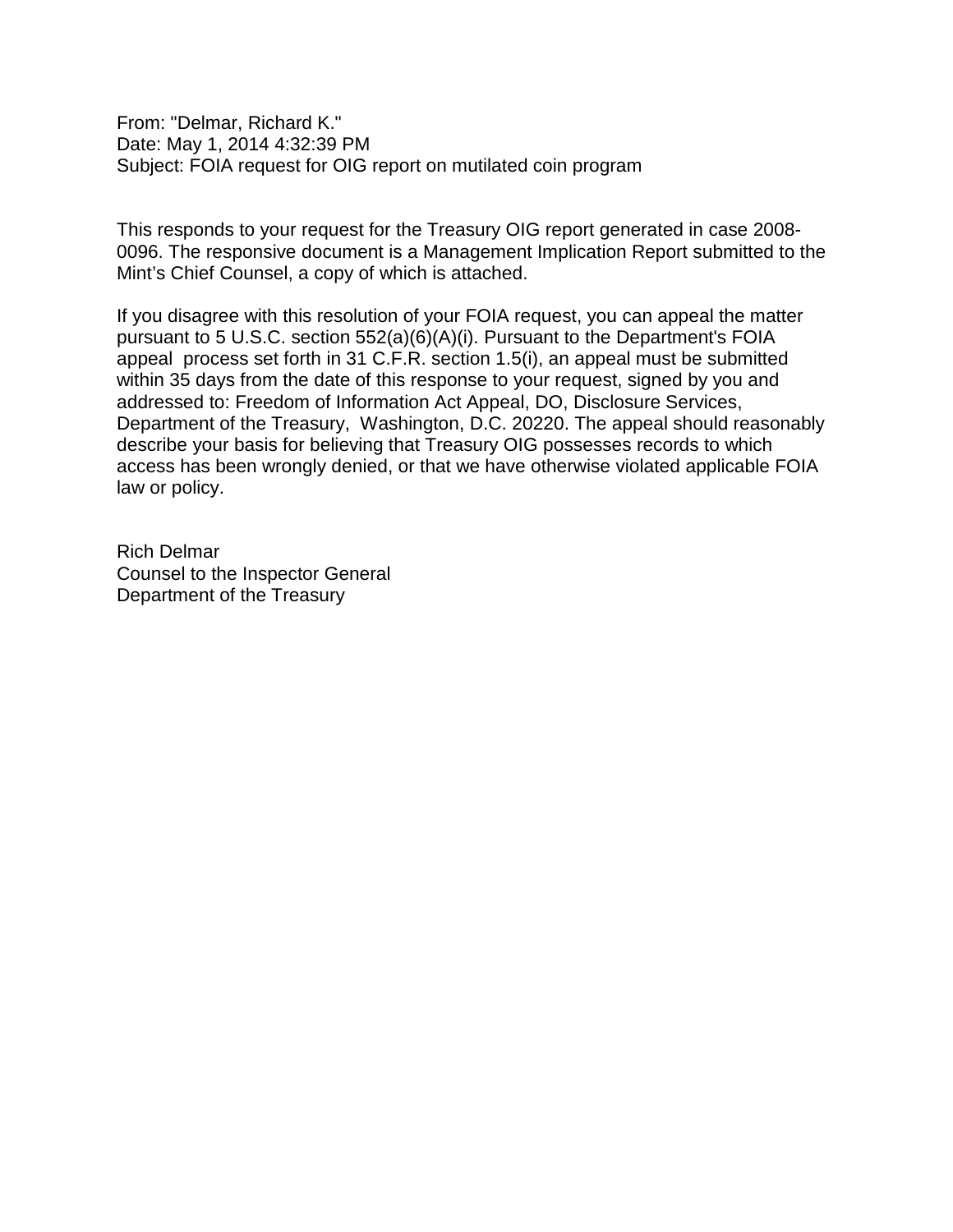

DEPARTMENT OF THE TREASURY WASHINGTON, D.C. 20220

FEB 16 2010

OFFICE OF SPECTOR GENERAL

# **MEMORANDUM FOR DANIEL P. SHAVER, GENERAL COUNSEL UNITED STATES MINT**

- **FROM:**  Anthony J. Scott  $95 - 2/16/10$ Special Agent in Charge (Acting) Office of Investigations
- **SUBJECT:**  Mutilated Coin Program United States Mint

Case Number: 2008-0096

In May 2008, the United States Department of the Treasury, Office of Inspector General, Office of Investigations (TOIG), received information from United States Mint (Mint) officials expressing concerns the Mutilated Coin Program could be exploited to facilitate illegal activity. In sum, the concerns were based upon the value and frequency of mutilated coin redemptions by a relatively small number of individuals and corporations.

In response to these concerns, the TOIG initiated a review of the Mutilated Coin Program. To this end, the TOIG inspected mutilated coins that had been shipped to the Mint's contractor, PMX Industries, Cedar Rapids, Iowa, which as you may know, has been contracted to receive, weigh and smelt large shipments of mutilated coins that cannot be received and redeemed at the Mint's Philadelphia facility.

This visit, along with TOIG's subsequent programmatic review, revealed several potential weaknesses that, if addressed, would likely improve the integrity of the Mutilated Coin Program. With that goal in mind, this Management Implication Report (MIR) is submitted to Mint management in an effort to identify and address these perceived vulnerabilities and weaknesses.

As such, this MIR is being forwarded to your office to assist you in determining what, if any, corrective actions may be warranted. Within 90 calendar days of receiving this MIR, a written response is to be sent to this office advising what corrective actions you have taken or intend to take (including, if you do not plan to

This report is the property of the Office of Inspector General, and is For Official Use Only. It contains sensitive law enforcement information, the use and dissemination of which is subject to the Privacy Act, 5 U.S.C. § 552a. This information may not be copied or disseminated without the written permission of the OIG, which will be granted only in accordance with the Privacy Act and the Freedom of Information Act, 5 U.S.C. § 552. Any unauthorized or unofficial use or dissemination of this information will be penalized.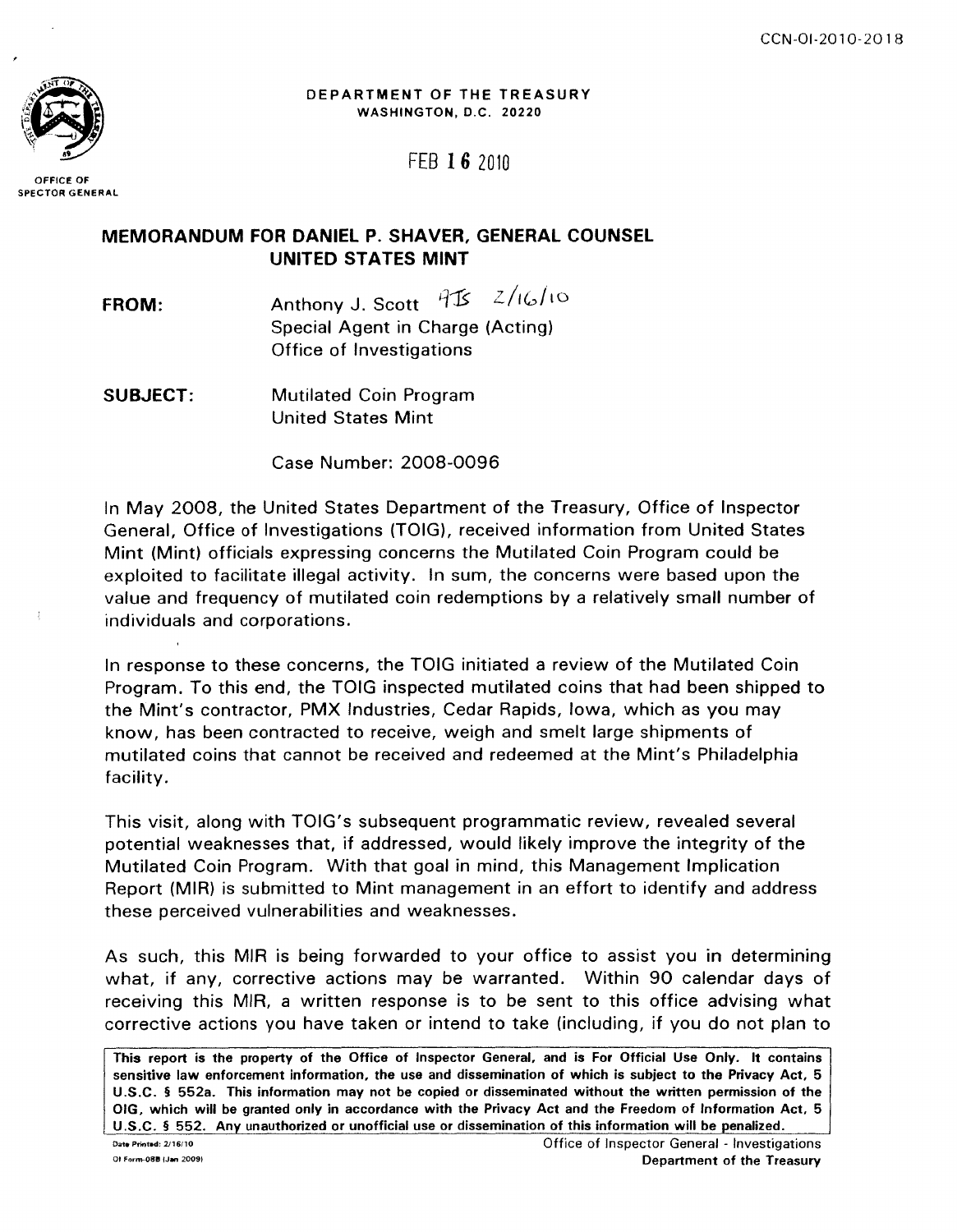take any action and the reason(s) why). If you should require more time, please submit correspondence to this office requesting an extension identifying a date by which you anticipate your action will be completed.

If at any time you have any questions concerning this matter or, if upon further review you develop information that may indicate a need for additional or new investigative activity by this office to assist you in resolving this matter, please contact me at 202-927-5419.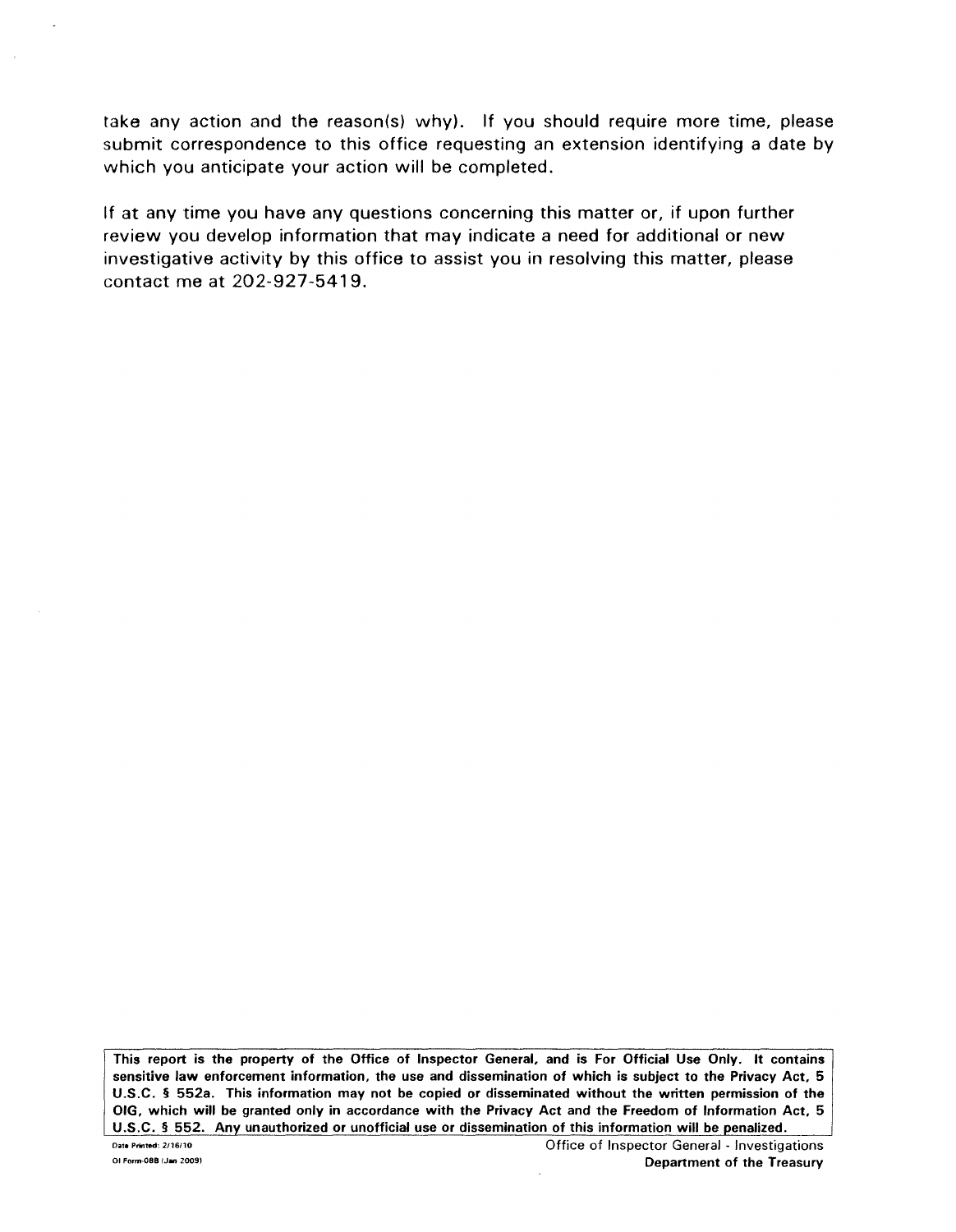

# **MANAGEMENT IMPLICATION REPORT**



| DATE OF REPORT                                             | FEB 16 2010 |
|------------------------------------------------------------|-------------|
| <b>REPORT STATUS</b>                                       | Final       |
| <b>ASSOCIATED</b><br><b>CASE NUMBER</b><br>(as applicable) | 2008-0096   |

# **History and Background:**

The United States Mint (Mint) produces coinage for the nation to facilitate its trade and commerce. In keeping with that responsibility, the Mint replaces coins that are damaged or mutilated. More specifically, the Mint replaces coins that are defined as, "...bent, broken, corroded, not whole, melted together and not machine countable," to help ensure integrity of the country's monetary system.

According to the Mint Historian, the first mention of mutilated coins dates back to 1888. However, the original guidelines concerning what constitutes a "mutilated coin," along with instructions on how to redeem such coins was first provided in the "Circular Instructions of the Treasury Department" (dated February 7, 1911). In essence, this circular defined a mutilated coin and established a program to allow people and businesses to exchange coins that were damaged by flood, fire or other means and, therefore, not acceptable as legal tender by individuals, merchants or banks.

For decades, the Mutilated Coin Program has serviced the public without fanfare or attention. However, in recent years, the Mint has observed a significant increase in the number and quantity of mutilated coins being submitted for redemption.

| Case Agent:                                                                                                                                                                                                                                                                                                                               | Supervisory Approval:                      |
|-------------------------------------------------------------------------------------------------------------------------------------------------------------------------------------------------------------------------------------------------------------------------------------------------------------------------------------------|--------------------------------------------|
| Anthony J. Scott<br>Assistent Special Agent in Charge                                                                                                                                                                                                                                                                                     | ohn L. Phillips<br>Special Agent In Charge |
|                                                                                                                                                                                                                                                                                                                                           |                                            |
| (Sidinaliture)                                                                                                                                                                                                                                                                                                                            | (Signature)                                |
| This report is the property of the Office of Inspector General, and is For Official Use Only. It contains<br>sensitive law enforcement information, the use and dissemination of which is subject to the Privacy Act, $5 \mid$<br>U.S.C. § 552a. This information may not be copied or disseminated without the written permission of the |                                            |

OIG, which will be granted only in accordance with the Privacy Act and the Freedom of Information Act, 5 U.S.C. § 552. Any unauthorized or unofficial use or dissemination of this information will be penalized.

01 Form- 18 (04/08)

Office of the Inspector General - Investigations Department of the Treasury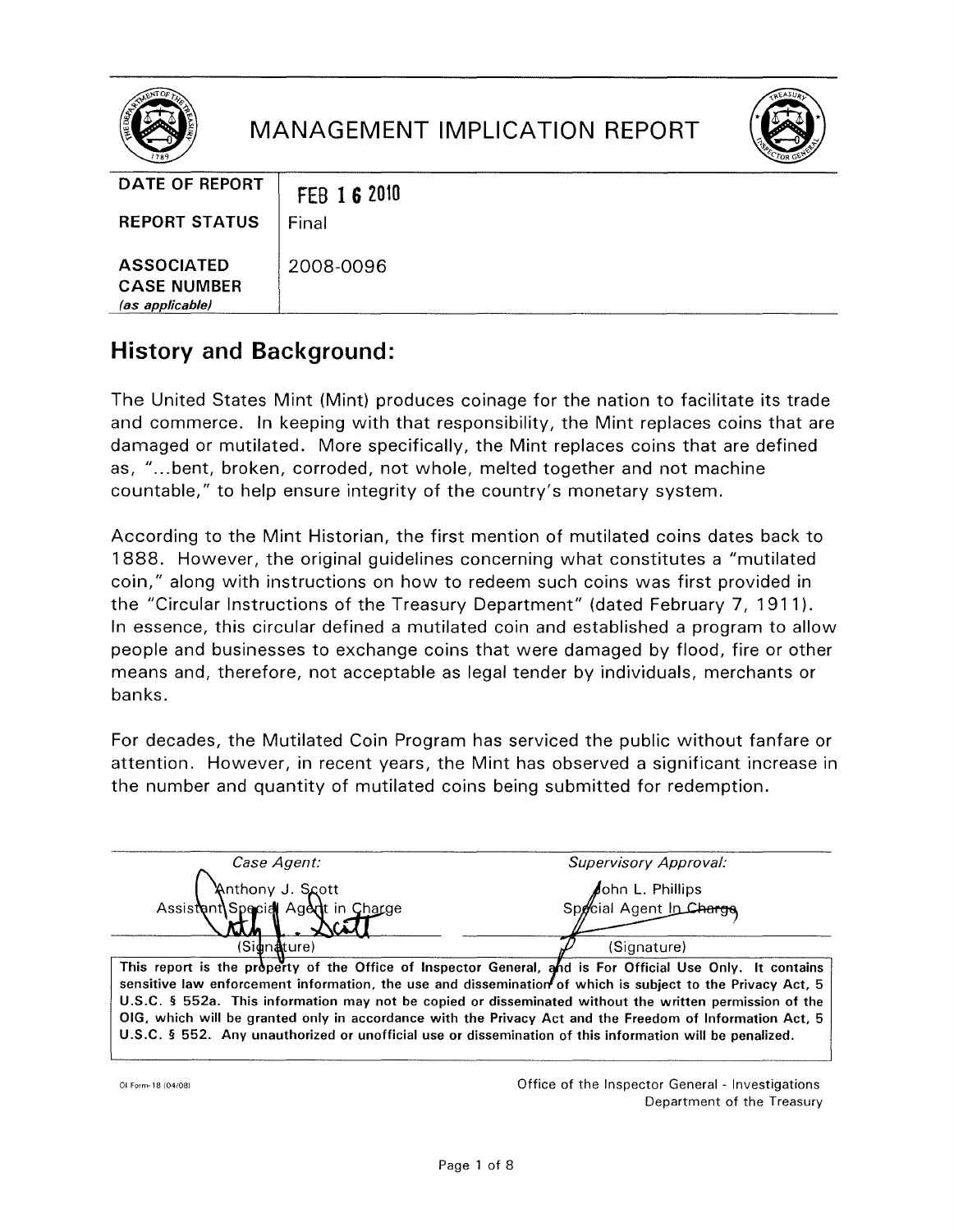This increase has caused concern among many Mint employees and resulted in a number of inquiries to be made to various entities redeeming coins concerning their source. However, none of the entities that have been contacted provided a plausible and verifiable explanation for the origin of the coins submitted for redemption.

In May 2008, the Treasury Office of Inspector General (TOIG) received information from Mint officials, who expressed concerns that the Mutilated Coin Program could be exploited to facilitate illegal activity. In sum, the concerns were based upon the value and frequency of mutilated coin redemptions by a relatively small number of individuals and corporations.

In response to these concerns, the TOIG initiated a review of the Mutilated Coin Program. To this end, the TOIG inspected mutilated coins that had been shipped to the Mint's contractor, PMX Industries in Cedar Rapids, Iowa, which has been contracted to receive, weigh and smelt large shipments of mutilated coins that cannot be received and redeemed at the Mint's Philadelphia facility.

This visit, along with TOIG's subsequent programmatic review, revealed several weaknesses that, if addressed, would likely improve the integrity of the Mutilated Coin Program. With that goal in mind, this Management Implication Report (MIR) is submitted to Mint management in an effort to identify and address these potential vulnerabilities and weaknesses.

# Description of Systemic Vulnerabilities

Analysis of the Mint's policies and procedures led the TOIG to identify four specific factors that may expose the Mutilated Coin Program to potential exploitation through the redemption of coins associated with unlawful activity and/or permit the avoidance of (significant) bank charges associated with coin deposits.

These factors, and their effects, are described as follows:

1. The USM should conduct thorough inspections of incoming shipments of mutilated coins received at PMX Industries in Cedar Rapids, Iowa, to verify the authenticity of the coins received.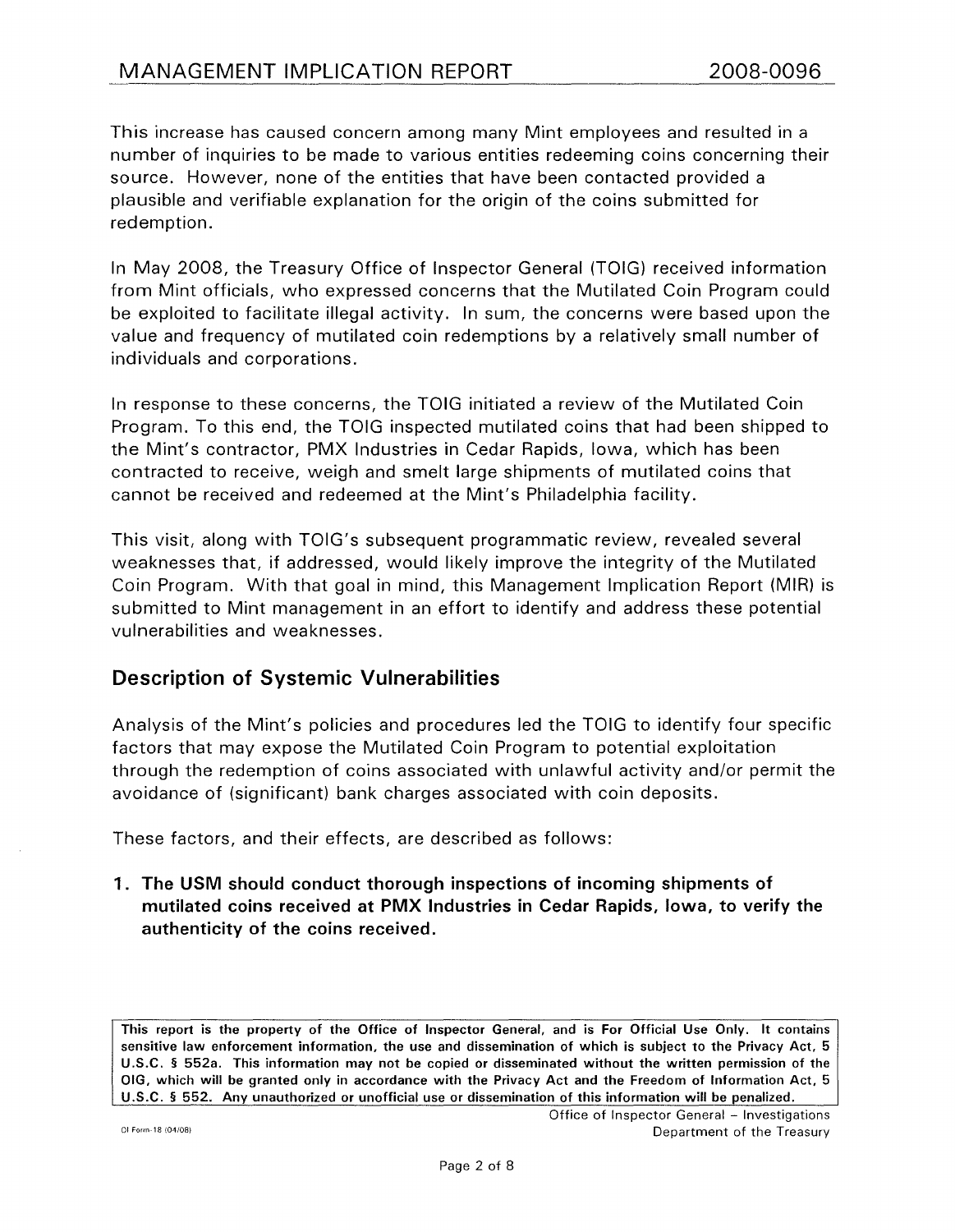# Observation:

On July 15, 2008, agents from the TOIG, United States Secret Service (USSS) and Immigration and Customs Enforcement (ICE), along with representatives of the Mint, inspected an incoming shipment of suspected mutilated U.S. coins that were being sent from foreign countries to PMX Industries for redemption. The objectives of the inspection were to determine the authenticity of the coins, the nature of the mutilation and gather information concerning the shipment and redemption process. Agents observed that the coin shipments were delivered via three tractor-trailer trucks, which carried 37 crates of mutilated coins that had been shipped from three foreign companies. Eleven crates were randomly selected for examination and were sampled by dumping the contents of the crate onto a vibratory conveyor belt that facilitated the visual and manual inspection by the TOIG, USSS, ICE and Mint team.

Visual examination of the coins inspected indicated them to be properly consistent in appearance and denomination with genuine coins. The examination also revealed that very few pennies or nickels were submitted for redemption and that nearly all (approximately 99 percent) were dimes and quarters. However, approximately two-thirds of the coins did not appear to be mutilated or damaged.

Approximately 50 samples were selected from each shipment for examination by a Mint metallurgist. The metallurgist subsequently confirmed that the coins were, in fact, genuine U.S. coins.

# Policy, Practice and Procedure:

Interviews conducted during this review revealed that, prior to the inspection in July 2008, Mint staff had not previously conducted any inspections or samplings to verify the authenticity and condition of the mutilated coins submitted for redemption. Review of the Mutilated Coin Program Standard Operating Procedure Manual (in effect at the time of the TOIG inspection) indicated that this practice was acceptable, in that there was no requirement to inspect or sample mutilated coin shipments that are received at any location other than the Philadelphia Mint.

In an apparent effort to address this vulnerability, the Mint revised their procedures for handling mutilated coin redemptions after the July 2008 inspection. The manual was amended and reissued on February 3, 2009; however, Section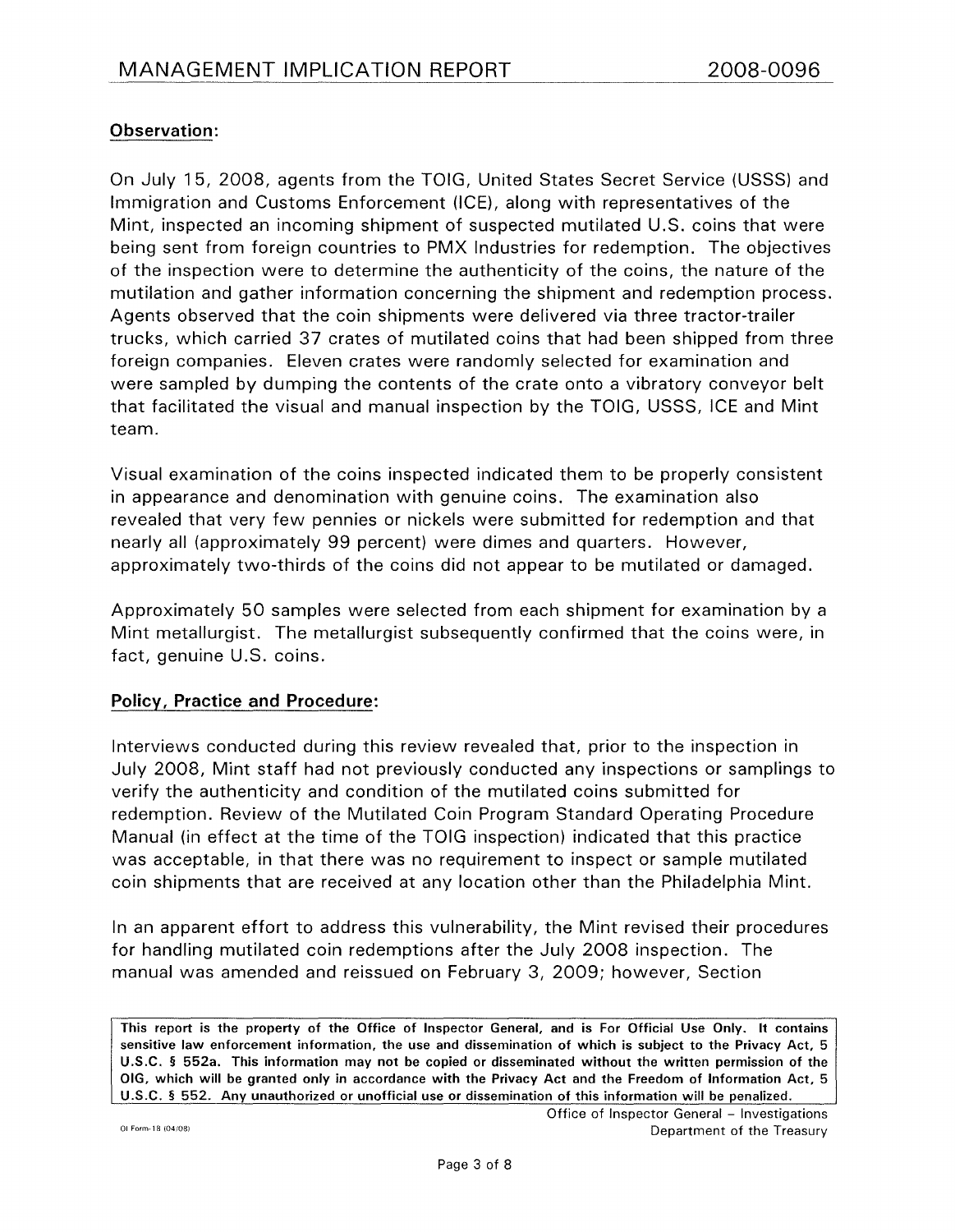6.10.1 .3, merely requires that a representative, "verifies that the coin is mutilated and contains no unacceptable material." It does not specify how the Mint is to conduct the verification.

# Effect(s):

Based on the observations of the TOIG during the July 2008 inspection, the manner and volume of shipments of mutilated coins hinders the Mint's ability to ensure that such shipments do not contain unacceptable items such as foreign coins, counterfeit coins, slugs, and altered coins. Despite the difficulties associated with the inspection of such shipments, TOIG believes the Mint should conduct routine inspections and random samplings to protect the integrity of the program and enforce Section 6.1 .5 .3, Unacceptable Items, of the Mutilated Coin Program, Standard Operating Procedure Manual, dated February 2, 2009.

#### Corrective Recommendations:

TOIG recommends the Mint adopt a specific policy to inspect and sample all incoming shipments of mutilated coins at the PMX facility, to include an assay by a Mint metallurgist. In addition, it is recommended the Mint inform its vendors to package its shipment of coins in smaller containers I bags to facilitate inspection. (Based on interviews conducted, TOIG learned that the Mint had previously required mutilated coins to be shipped in smaller containers. However, it appears, over time entities submitting mutilated coins have packaged coins in a manner that is most advantageous to them.)

# 2. The Mint should redeem only those coins that are mutilated.

#### Observation:

During TOIG's July 2008 inspection of the PMX Industries facility, agents noted that approximately two-thirds of the coins submitted as mutilated for redemption were observed to be undamaged.

This report is the property of the Office of Inspector General, and is For Official Use Only. It contains sensitive law enforcement information, the use and dissemination of which is subject to the Privacy Act, 5 U.S.C. § 552a. This information may not be copied or disseminated without the written permission of the OIG, which will be granted only in accordance with the Privacy Act and the Freedom of Information Act, 5 U.S.C. § 552. Any unauthorized or unofficial use or dissemination of this information will be penalized.

Office of Inspector General - Investigations Department of the Treasury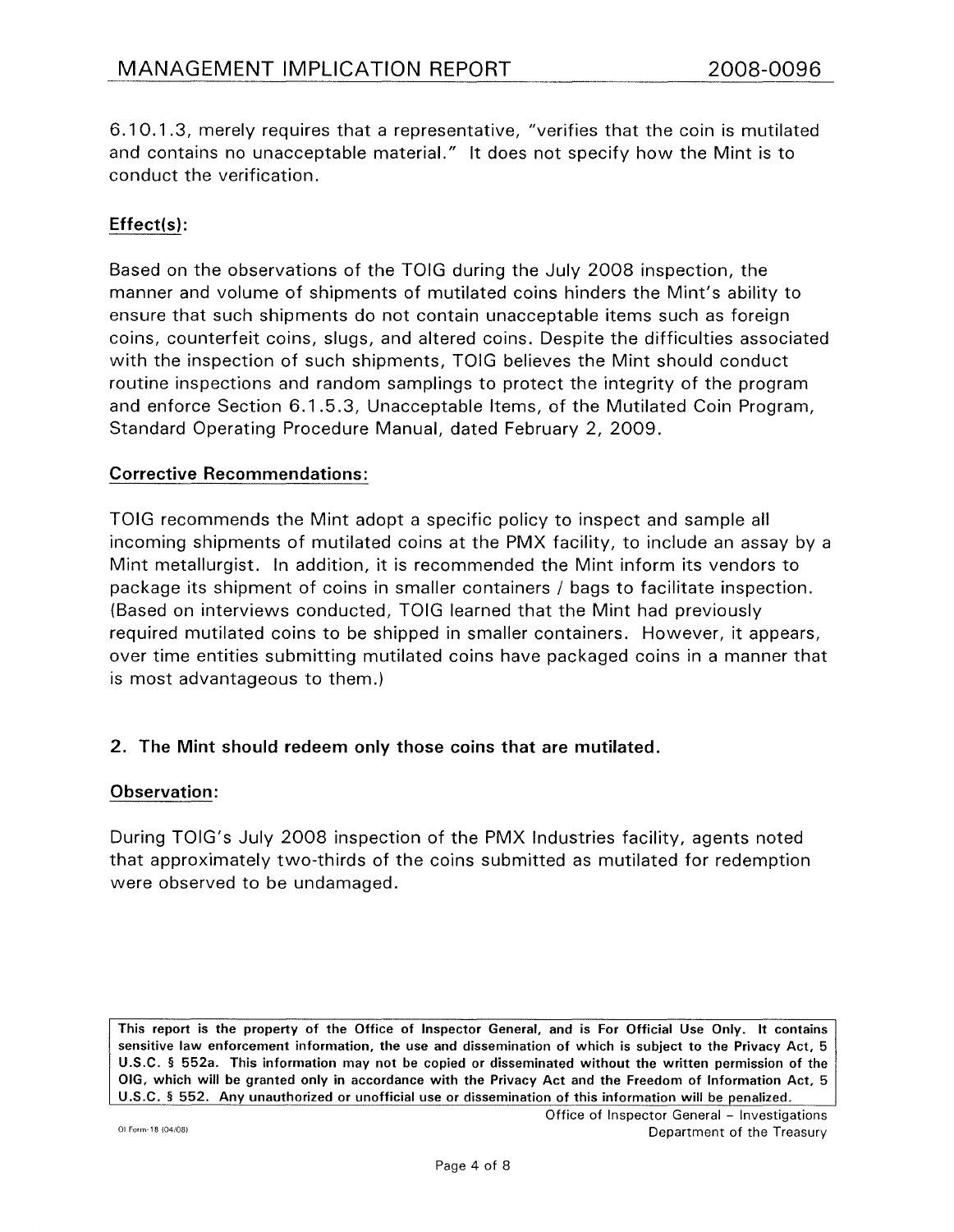# Effect:

Continuing the practice of redeeming all coins submitted (for redemption) without regard for actual condition may cause the Mint to incur unnecessary costs associated with the smelting of coins by PMX Industries. Further, the TOIG asserts that by not enforcing established thresholds and not thoroughly screening large mutilated coin redemptions, the Mint may expose the program to deliberate exploitation by entities that handle unusually large quantities of coins for the purposes of evading the banking charges normally associated with coin counting and processing.

# Corrective Recommendation:

TOIG recommends that the Mint re-establish and strictly enforce the standards defining mutilated coins to ensure large shipments of coins being submitted for redemption contain only a minimal amount of coins that are machine countable and usable in commerce (not mutilated).

3. The Mint should require more information from its vendors prior to authorizing payment to fully identify persons and companies that submit mutilated coins for redemption and file the transaction reports required by Title 31 USC.

# Observation:

Financial institutions are required to file transaction reports when financial transactions exceed established thresholds or when they appear to be suspicious. Title 31 USC § 5312(a)(2) defines the businesses constituting a "financial institution" for the purposes of the financial transaction reporting requirements. Currency exchange businesses are specifically identified as financial institutions in subparagraph (J) of that list and that subparagraph (W) includes, "an agency of the United States Government or of a State or local government carrying out a duty or power of a business described in this paragraph;" as a financial institution.

This statute is implemented in 31 CFR 103.11, which goes to great lengths to define those businesses defined as a "financial institution." Indeed, as 31 CFR 103.11 (uu) defines a currency dealer or exchanger as a "money service business"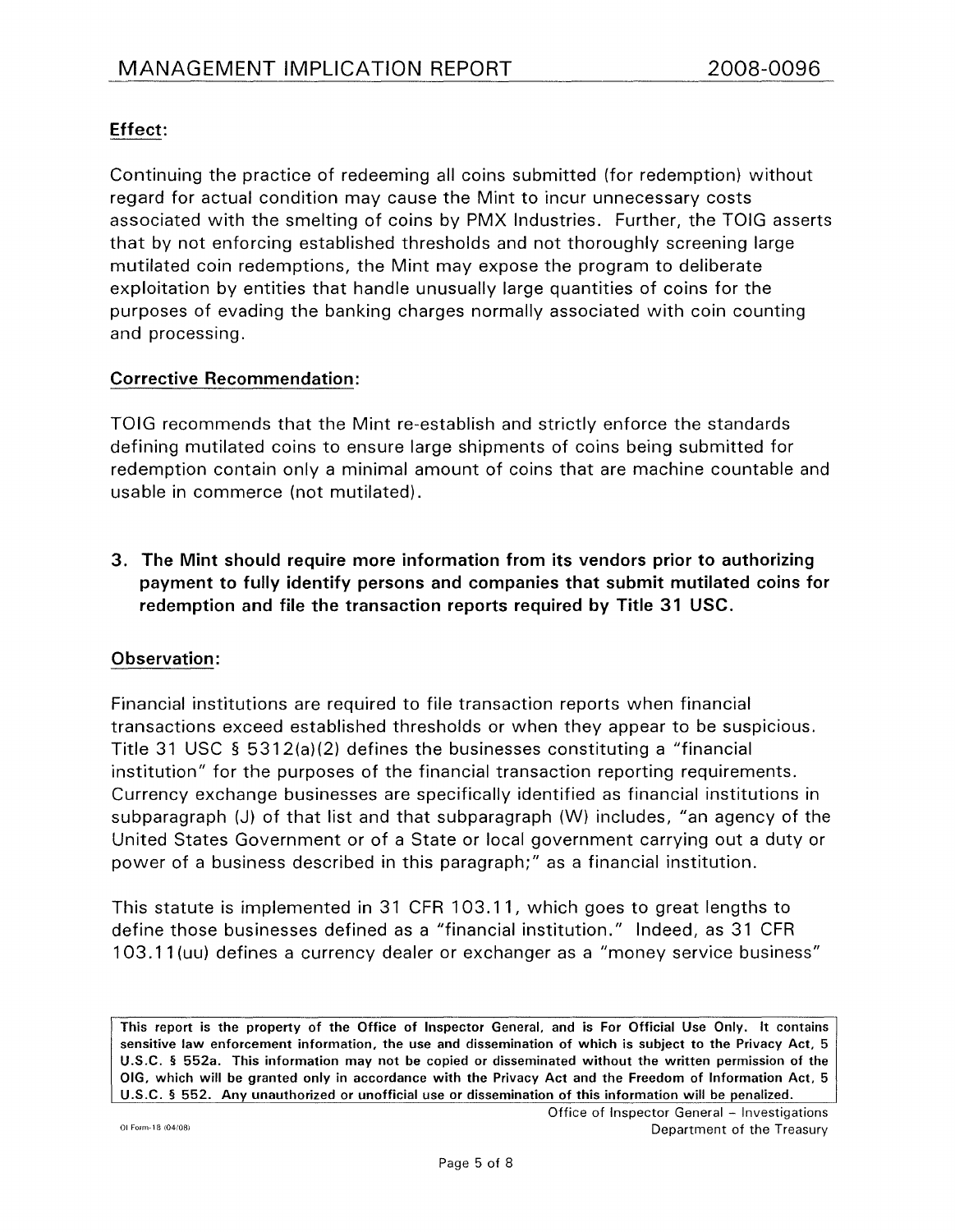who exchanges currency or monetary or other instruments totaling in excess of \$1 ,000 each day.

We submit that the Mint is a governmental agency that performs essentially the same functions as a currency exchange and therefore, may be subject to the reporting requirements established by Title 31 USC § 5312(a)(2)(W) and note that the requirement for governmental agencies to report certain financial transactions is not without precedent. In fact, 31 CFR 103.11 (uu)(6) specifically requires the Postal Service to comply with the financial transaction reporting requirements, as it regularly engages in the conversion of currency and other negotiable instruments to Postal money orders.

# Policy, Practice and Procedure:

Historically, the Mint has required little identification information from entities submitting mutilated coins for redemption. However, in 2006, the Mint began to require vendors to provide a Social Security Number (SSN) or a Tax Identification Number (TIN), along with a contact name, address, phone number and the banking information necessary to wire the redeemed funds through electronic funds transfer. Our investigation determined that the Mint does not file a Currency Transaction Reports (CTRs), Suspicious Activity Reports (SARs) or make any other notifications of these transactions to any federal agencies.

# Effect:

By not requiring additional information and not reporting its transactions, the Mint creates a situation that may be attractive and desired by potential money launderers. In addition, by not filing financial transaction reports with FinCEN, the Mint is not supporting the overarching governmental interest of collecting, analyzing and identifying suspicious financial transactions.

# Corrective Recommendation:

It is recommended that the Mint require additional information from individuals and companies redeeming coins, especially when the redemptions involve larger sums of money (in excess of \$10,000.00 for example). It is recommended the Mint require overseas vendors to supply the Mint with a copy of a completed Report of International Transportation of Currency or Monetary Instruments (CMIR), FinCEN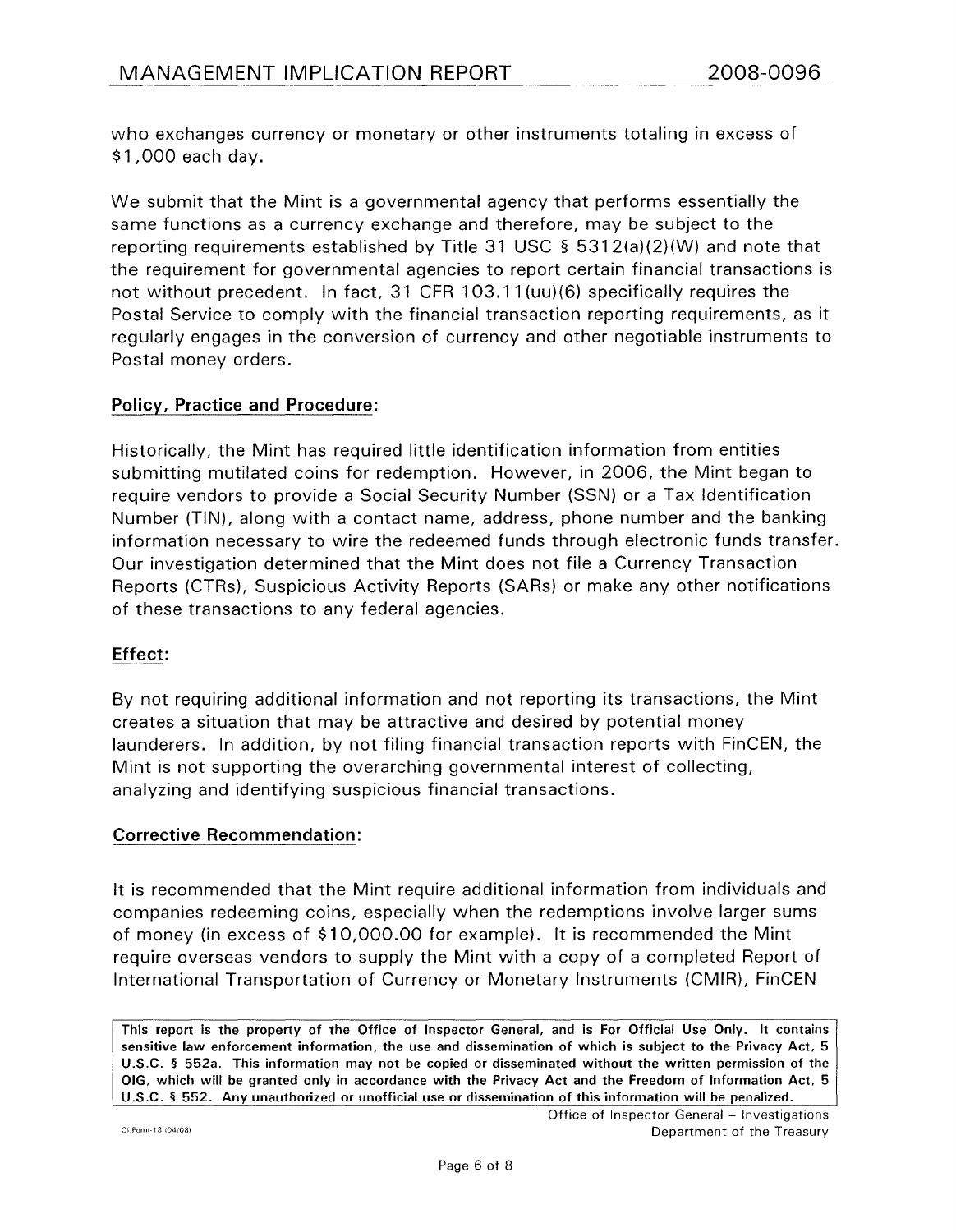Form 105 and/or develop its own form using the same/similar information to be used by foreign and domestic vendors prior to authorizing payment. In addition, such a form should also require the vendor to explain the source of the mutilated coins, why the vendor is the legal owner entitled to payment for the redeemed coins and whether the vendor is sharing/remitting the funds with/to a third party. This practice would be particularly helpful to this office should a future investigation of suspicious activity be detected by the USM or ARC.

In addition, the Mint should consider complying with the laws and regulations of Title 31 and establish policies and procedures to properly file CTRs with FinCEN on all financial transactions for the redemption of mutilated currency having an excess value of \$10,000. It is also recommended that the Mint file SARs for all entities that appear to be structuring mutilated currency redemptions to avoid reporting requirements.

4. The Mint should consider developing and requiring the utilization of a legal certification {under penalty of perjury) on all forms used in the Mutilated Coin Program to discourage potential exploitation of the program through criminal activity or personal gain.

#### Observation{s):

Currently, the Mint merely requires entities submitting mutilated coins for redemption to submit an ACH Vendor/Miscellaneous Payment Enrollment Form to process payment for mutilated coins. This form does not contain a statement requiring an individual to affirm that the information provided was true, complete and correct under penalty of perjury.

#### Effect{s):

The absence of a legal certification does not deter individuals and companies from providing information that is false, incomplete or deliberately vague. The inclusion of such language would aid the TOIG or any other law enforcement agency with the investigation of suspicious transactions.

This report is the property of the Office of Inspector General, and is For Official Use Only. It contains sensitive law enforcement information, the use and dissemination of which is subject to the Privacy Act, 5 U.S.C. § 552a. This information may not be copied or disseminated without the written permission of the OIG, which will be granted only in accordance with the Privacy Act and the Freedom of Information Act, 5 U.S.C. § 552. Any unauthorized or unofficial use or dissemination of this information will be penalized.

Office of Inspector General - Investigations Department of the Treasury